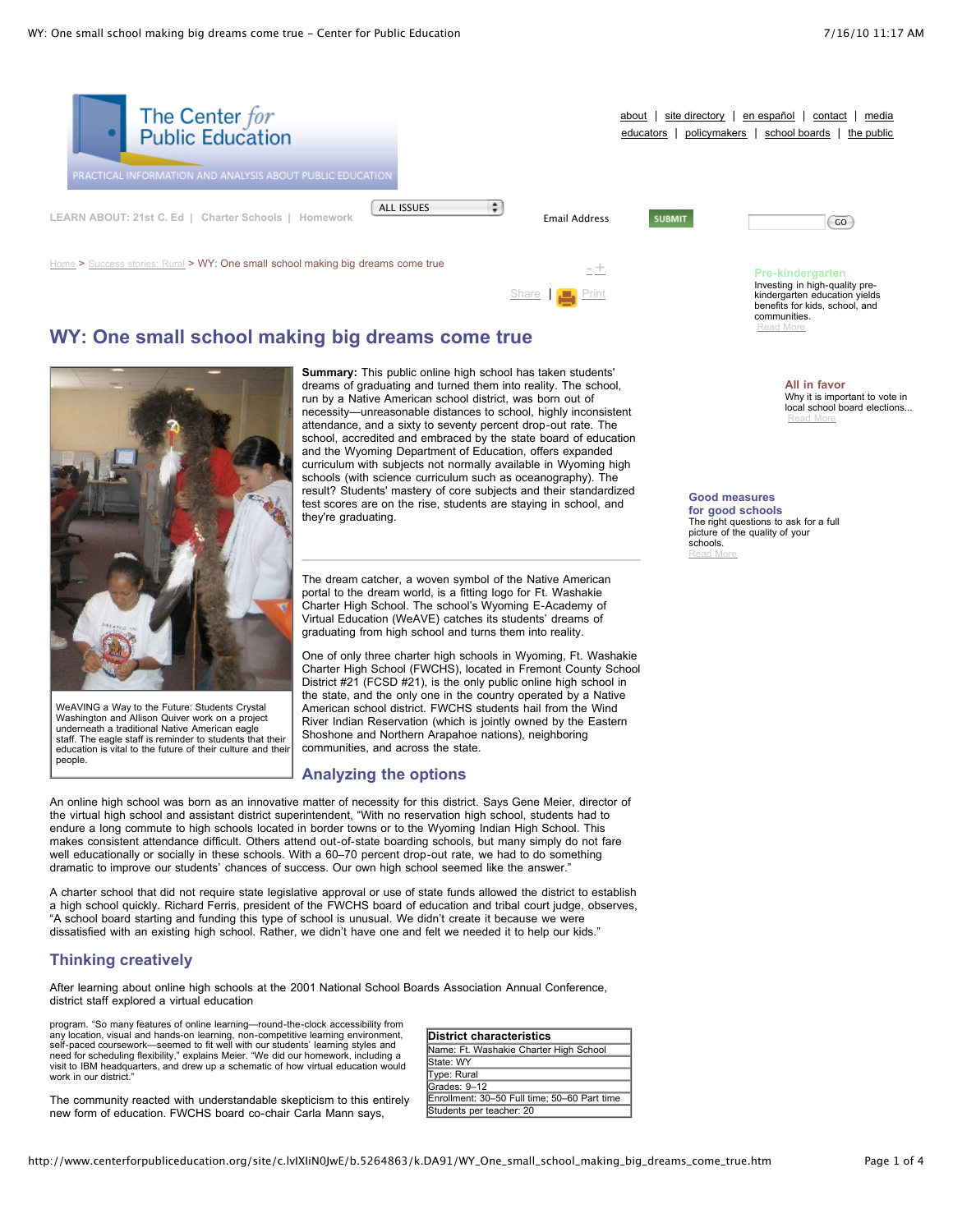"Through a series of meetings, we demonstrated how virtual education works. The community's greatest concern focused on the legitimacy and validity of a high school diploma earned online. Once people understood that the school would be accredited by the state and would meet the same state and national educational standards as a traditional high school, they became more comfortable with the idea." The State Board of Education and Wyoming Department of Education also liked the online charter high school idea. Jim McBride, former state education director of technology and now state superintendent of public instruction, worked closely with the district to resolve critical technology issues.

| <b>Enrollment characteristics</b>                                            |
|------------------------------------------------------------------------------|
| Economically disadvantaged: n.a.                                             |
| English language learners: 0%                                                |
| Students with disabilities: All students have an<br>individual learning plan |
| White: 50% Part time out of district                                         |
| IBlack: 0%                                                                   |
| Hispanic: 0%                                                                 |
| Asian/Pacific Islander: 0%                                                   |
| American Indian/Alaska Native: 100% Full<br>time                             |
| Other: 0%                                                                    |
| Source: FWCHS                                                                |

In spring 2004, the Ft. Washakie Charter High School with WeAVE was born as a school district within a school district with its own board of education. Classes began in fall 2004. School facilities include two modular buildings, one with 35 computer work stations and another for

administrative offices. It shares a campus with the K–8 school, the FCSD #21 school and community library, the Eastern Shoshone Culture Center, and a community technology learning center.

#### **Making the connection**

Initial concerns about enrollment evaporated as 10–15 students rapidly grew to over 60 within several weeks. According to principal Shad Hamilton, an average of 30–40 full-time students now come to the school facilities each day; 10–20 full-time off-site district students are enrolled and come on site less frequently. Most FWCHS students have previously dropped out of high school at least once, transfer in from another high school, are below grade level in core skills, or are considered to be at-risk. The very point of the school seemed to be coming alive to recapture students and help them succeed.

Fifty to sixty part-time students from other districts also take a course or two for credit recovery, to fill in their schedule, or to access a class that isn't available at their schools. FWCHS also provides basic instructional courses for school districts that have difficulty recruiting certified teachers.

#### **Setting the standard**

Admission to the high school and the WeAVE program is not a snap. As Meier observes, "Online education isn't right for every student. They have to be motivated and self-disciplined. We screen students carefully." The process includes a student essay about their goals and why they want to attend the school, an essay by a sponsoring parent or guardian about why the student should be admitted, an interview with students and their sponsors, and an online learning style self-assessment. Applicants lacking the motivation and self-discipline to complete the process are not likely to do well in a virtual environment, and are not accepted to the school.

Students do not need prior computer experience to be admitted. Technology director Katie Logan observes, "Most students already know the basics of the Internet, email, and word processing. If they don't have the skills, we don't feel it's right to penalize them because they weren't lucky enough to own a computer or have access to one. Most students get up to speed quickly with orientation and practice."

All students follow an Individual Education Plan that puts them in charge of their learning process. They take courses at their own pace (within specified time limits) and may study just one subject or several during the course of the term. Regular assessment occurs through assignments, projects, tests, and state standardized tests such as PAWS (Proficiency Assessments for Wyoming Students) and MAP (Measures of Academic Progress).



#### **Making the experience personal**

Although instruction occurs online, school staff found that students benefit from personal support and a physical place to come to during the day. "Our hybrid system combines the best of both types of education: Online learning with traditional face-to-face support," says Hamilton. "Certified teachers teach every course and monitor and interact with students through email, chat rooms and discussions, and grade projects and tests. This isn't a system where students just do a lesson by themselves and then take a test until they pass it."

Full-time students can work with teachers individually or in small groups at the school facility. Off-site full-time students usually have strong parental or family support and a high level of communication with teachers. Out-ofdistrict, part-time students have regular support services from their home schools. FWCHS also identifies a local teacher who can be added to the online system to review these students' work and intervene as needed.

#### **Stretching the curriculum**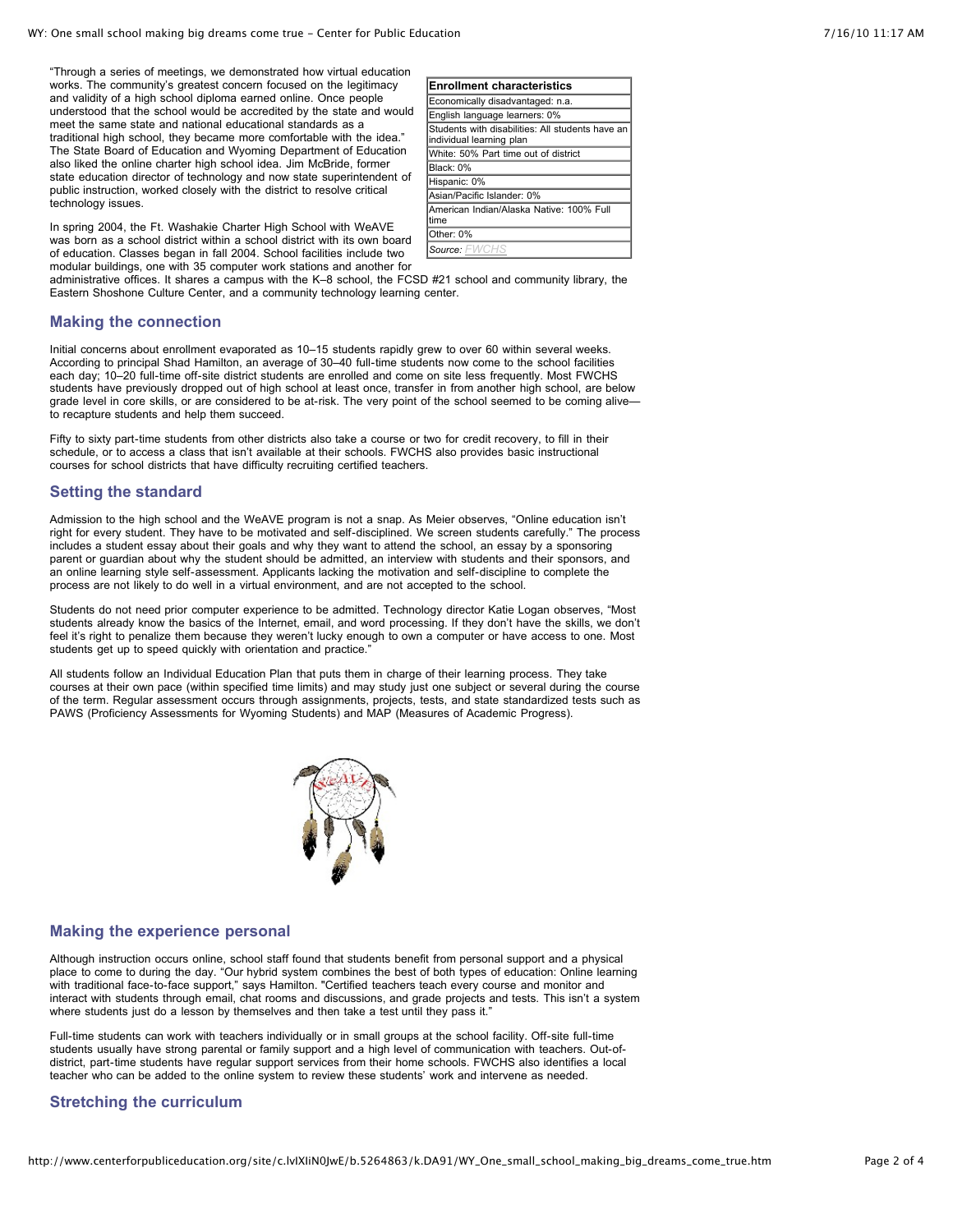With four full-time on-site teachers, eight off-site teachers, and a good content provider—Class.com—the virtual academy offers a broad curriculum, including oceanography, a subject not normally available in Wyoming high schools. (FWCHS contracts with Class.com for its standards-based curriculum that also provides alternatives for students who need different ways to learn.) Teacher Melissa Sprain observes, "You can tailor the online curriculum to your students. With our community college partners, we offer courses to teach our students' Native American heritage, such as Native American studies and the Shoshone and Arapahoe languages. We're planning a course on tribal government. In my physical education course, we focus on community health concerns such as diabetes." The curriculum now includes Advanced Placement coursework. Dual enrollment with a local community college is also an option.

The school offers some face-to-face coursework, such as the art of pipe making, and activities such as crosscountry track and student government. Each spring, the district sponsors "Five Days of Buffalo" to celebrate the Plains Indian culture with neighboring schools and communities. Tribal elders teach students the traditional uses of all parts of a slaughtered buffalo for food, clothing, tools, weapons, and shelter. Drummers, dance troupes, and storytellers help celebrate and keep alive the Native American heritage.

### **Fulfilling the dream**

Access to year-round education 24 hours a day seven days a week and the ability to start a lesson or course where they left off enable students to juggle important responsibilities—anything from helping support their families by working, tending to the ranch, caring for elders, younger siblings, or their own children, to attending culturally important activities such as a funeral, which can last up to two weeks. "Family is everything in Native American culture so education or jobs are often put on hold in order to take care of family issues. Traditional schools' rules for attendance and course requirements often cannot accommodate our students' need for flexibility," says Sprain. "It's amazing to see how well students do when they can fulfill other responsibilities at the same time they're going to school."

Since its inception, students' mastery of core subjects and their standardized test scores have improved. To date, five students have graduated from the Ft. Washakie Charter High School. "We're very proud of them," says Meier. "Five students may not seem like many, but it is five students who would not have earned a diploma without this opportunity." While Meier admits that five may seem like a small number of graduates, he also points out that FWCHS does not yet have data for students who graduate after taking courses for credit recovery or for students from other districts who will graduate from their home districts with credits earned from FWCHS. Perfecting their system of data collection is another challenge that FWCHS is tackling.

"Setting up an online high school was a big risk," says Meier, "but we knew we had to make it work. These five students are proof that it can."

#### **Lessons learned**

- The growth of the program may be faster and more explosive than you imagined. The school anticipates serving 300–400 students in 2006–2007. Its sudden growth makes it necessary to expand the facilities. "Our plan called for serving students state-wide in Year 3, but we started serving students beyond the district and across the state in Year 1," says principal Shad Hamilton.
- Enrollment that includes out-of-district students raises many logistical issues. Providing qualified on-site support and possible tuition for out-of-district students as well as methods to count students for state funding must be considered. Memoranda of understanding with other districts are a good way to address these issues.
- Research vendors and their products thoroughly. Deal with a reputable firm and select products that work well for your students and staff. Engage vendors as long-term partners. The original program selected by the district did not meet all requirements. After the first semester, a program was selected where certified instructors teach the courses and student-teacher interaction can occur. It also allows teachers to develop new online courses. "We asked our vendors to sign documents that go beyond the standard business contract. We want them to be as engaged in the school as we are," says superintendent Gene Meier.
- State policies on virtual education may lag behind the implementation of your program. Meier says, "An unforeseen consequence of the program is that State education policy issues—such as methods for counting Carnegie units, accounting for student attendance, and funding—need to be reformulated or developed anew for virtual educational programs. Having reserve funds set aside is important because payment of the state's student allotments can be delayed while policies are worked out at the state level. " Wyoming State Superintendent of Public Instruction Jim McBride says, "Like many states, we're still operating in a brick-and-mortar environment. As virtual education becomes an integral part of the educational system, we need to work together to make reasonable and equitable policies."
- Don't overextend yourself on technology issues. Hire a well-qualified vendor instead. "Be smart enough to know what you don't know about technology," advises Katie Logan, district technology director. "Unless you have the technical expertise onsite to handle the 'back-end business' related to technology (such as servers) it is better to have highly qualified and competent vendors who provide this type of service."
- A dedicated staff including teachers who are experienced online learners and educators is crucial to success. "Teachers who have earned a degree online or have taken online professional development courses well understand the process of virtual education." says Meier. On-going professional development for teachers is a must. Funding is important, but should not be the only concern in developing a virtual education program; the needs of your students and community should come first. "Having available funds doesn't mean that virtual education as the sole means of instruction or as an addition to the traditional face-to-face method is right for your district or students. You have to do your research and design a program that meets your particular needs," observes Meier. "On the other hand, if you don't have the funds, don't make that an excuse not to look into virtual education. Your decision should be driven by what's best for your students."
- Strong and visionary leadership at the district level is necessary. Putting together a charter school and a new form of learning is not for the fainthearted. It requires time, energy, and devotion to do the necessary research, inform the community, hire a dedicated and experienced staff, and to work out the kinks in technology, especially in a rural area without an adequate communications infrastructure. All stakeholders must be onboard to make both the charter school and online education program a success.